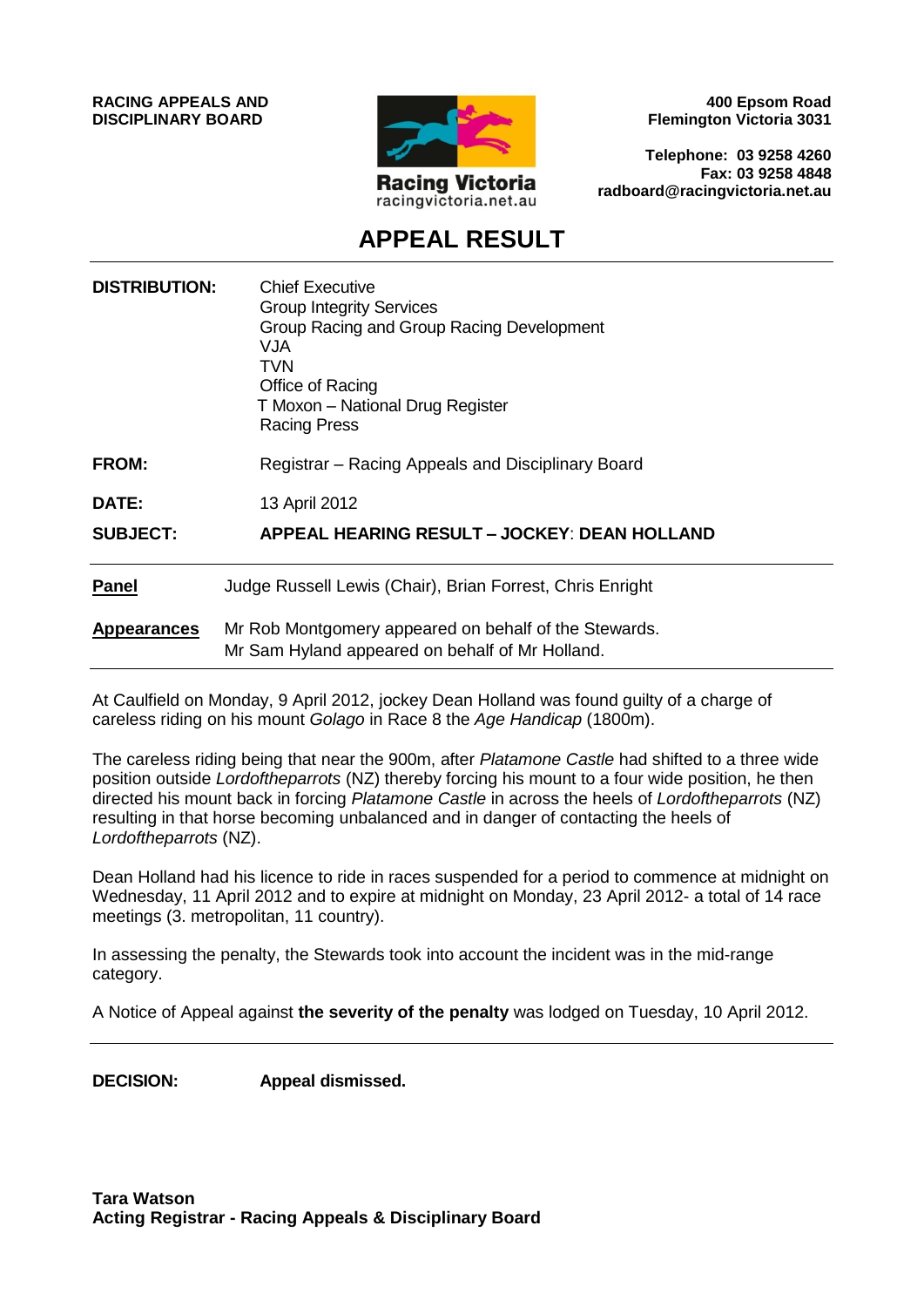# **TRANSCRIPT OF PROCEEDINGS**

### **RACING APPEALS AND DISCIPLINARY BOARD**

\_\_\_\_\_\_\_\_\_\_\_\_\_\_\_\_\_\_\_\_\_\_\_\_\_\_\_\_\_\_\_\_\_\_\_\_\_\_\_\_\_\_\_\_\_\_\_\_\_\_\_\_\_\_\_\_\_\_\_\_\_\_\_

**HIS HONOUR JUDGE R.P.L. LEWIS, Chairman MR B. FORREST, Deputy Chairman MR C. ENRIGHT**

#### **EXTRACT OF PROCEEDINGS**

**DECISION**

## **IN THE MATTER OF THE AGE HANDICAP OVER 1800 METRES AT CAULFIELD ON 9/4/12**

### **JOCKEY: DEAN HOLLAND**

#### **MELBOURNE**

### **FRIDAY, 13 APRIL 2012**

MR R. MONTGOMERY appeared on behalf of the RVL Stewards

MR S. HYLAND appeared on behalf of the Appellant